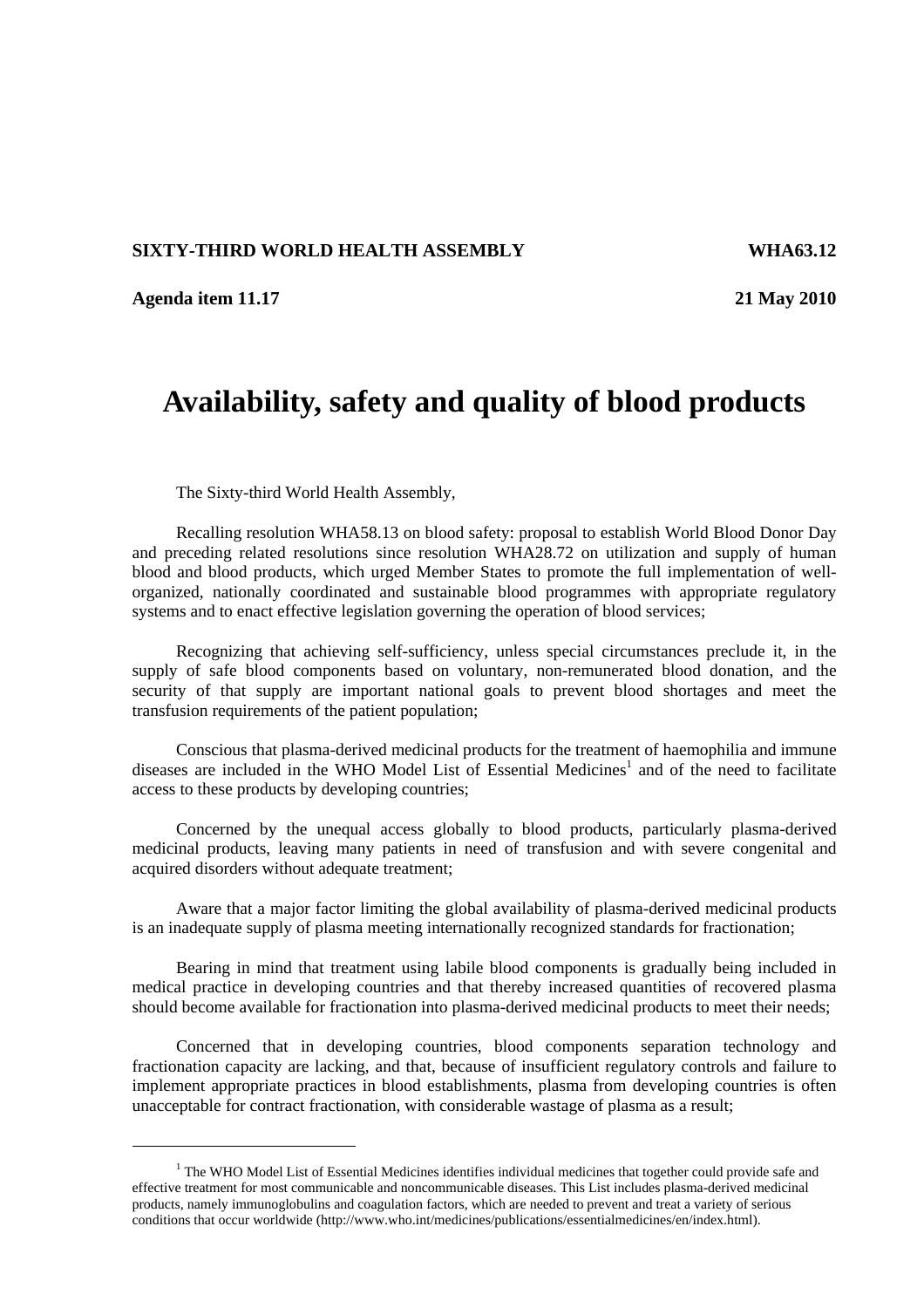Convinced that assuring the suitability of plasma for fractionation requires the establishment of a nationally coordinated and sustainable plasma programme within a properly organized, legally established and regulated national blood programme;

Recognizing that, as the capacity to collect plasma is limited and would not suffice to produce enough essential medicines to cover global needs, it is essential that all countries have local capacity to collect plasma of acceptable quality and safety from voluntary and unpaid donations in order to meet their needs;

Convinced that fractionation should be set up as close to the source as possible, and that, where national plasma fractionation capacities are lacking, there should be an option for supply of fractionation capacity in other countries, ensuring that the supply of plasma derived medicinal products can be made available to meet local needs in the country of the plasma supplier;

Recognizing that access to information about strategies to ensure supplies of blood products sufficient to meet demand, effective mechanisms of regulatory oversight, technologies to ensure the quality and safety of blood products, and guidelines on the appropriate clinical use of blood products and the risks of transfusion have become more and more necessary;

Bearing in mind that voluntary and non-remunerated blood donations can contribute to high safety standards for blood and blood components, and being aware that the safety of blood products depends on testing of all donated blood for transfusion-transmissible infections, and correct labelling, storage and transportation of blood products;

Bearing in mind that patient blood management means that before surgery every reasonable measure should be taken to optimize the patient's own blood volume, to minimize the patient's blood loss and to harness and optimize the patient-specific physiological tolerance of anaemia following WHO's guide for optimal clinical use (three pillars of patient blood management);

Recognizing that excessive and unnecessary use of transfusions and of plasma-derived medicinal products, unsafe transfusion practices, and errors (particularly at the patient's bedside) seriously compromise patient safety;

Concerned that unsafe and/or poor-quality blood products can render patients vulnerable to avoidable risk if the blood programmes are not subject to the level of control now exercised by experienced national or regional regulatory authorities;

Alarmed that patients in developing countries continue to be exposed to the risk of preventable transfusion-transmitted infections by bloodborne pathogens such as hepatitis B virus, hepatitis C virus and HIV;

Noting the increasing movement across boundaries of blood products and blood safety-related in vitro diagnostic devices, together with their rapid development and introduction into health-care systems of both developed and developing countries;

Recognizing the value of international biological reference materials (WHO International Standards) for the quality control of blood products and related in vitro diagnostic devices for detection of known and emerging bloodborne pathogens;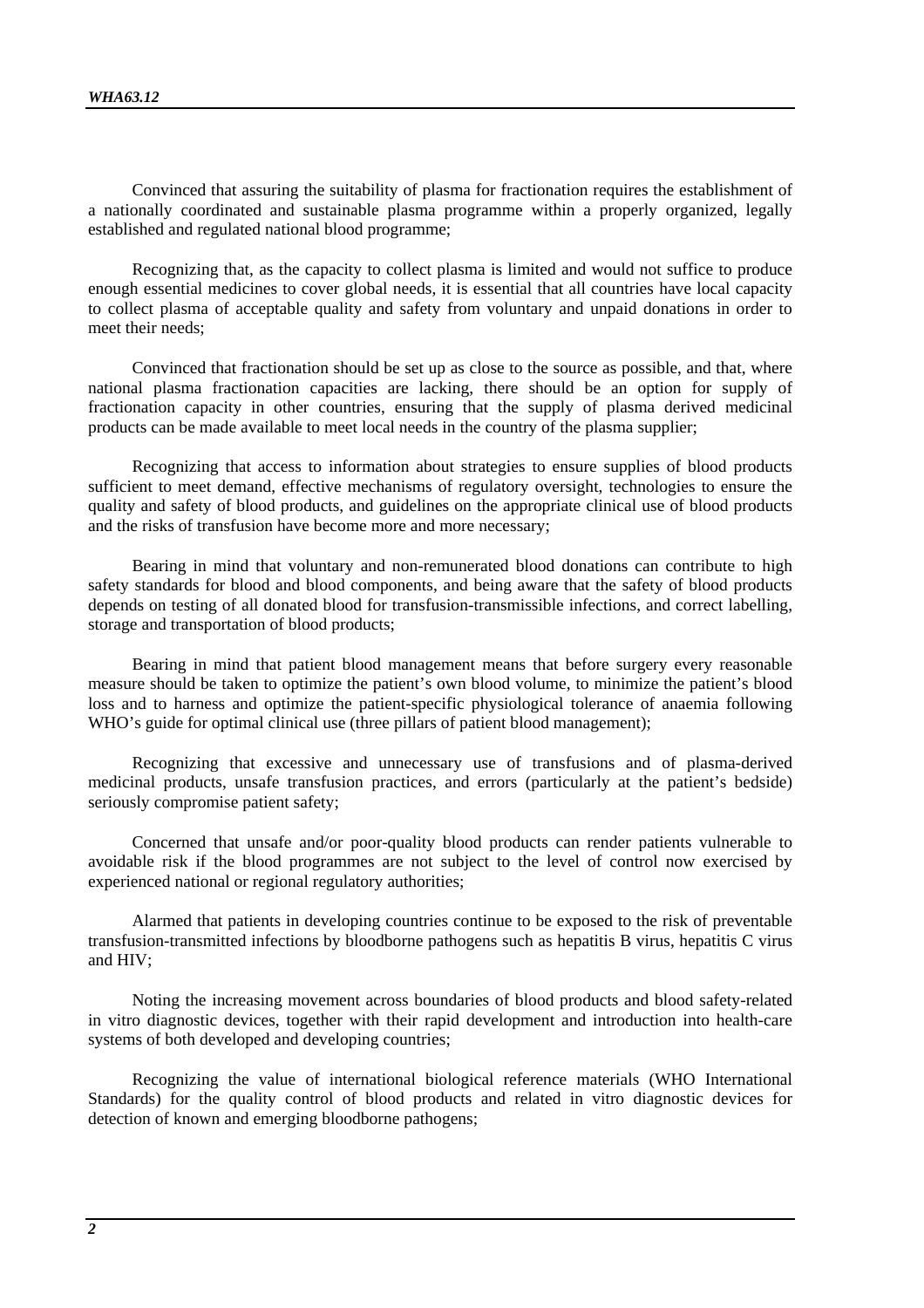Convinced that traceability at all stages of the preparation of blood products, from the donor to the recipient and vice versa, is essential to identify risks, particularly the transmission of pathogens and transfusion reactions, and to monitor the efficacy of corrective measures aiming to minimize such risks;

Convinced that good practices need to be implemented for recruiting voluntary, nonremunerated healthy blood and plasma donors from low-risk donor populations and testing of all donated blood for transfusion-transmissible pathogens, and that the whole chain of processes in the production of blood products, i.e. correct processing, labelling, storage and transportation, needs to be covered by relevant, reliable quality-assurance systems;

Recognizing that stringent regulatory control is vital in assuring the quality and safety of blood products, as well as of related in vitro diagnostic devices, and that special effort is needed to strengthen globally the technical capacity of regulatory authorities to assure the appropriate control worldwide;

Recalling previous resolutions of the Health Assembly mentioning the vital need to strengthen blood establishments and ensure the quality, safety and efficacy of blood products,

1. URGES Member States:<sup>1</sup>

(1) to take all the necessary steps to establish, implement and support nationally-coordinated, efficiently-managed and sustainable blood and plasma programmes according to the availability of resources, with the aim of achieving self-sufficiency, unless special circumstances preclude it;

(2) to take all the necessary steps to update their national regulations on donor assessment and deferral, the collection, testing, processing, storage, transportation and use of blood products, and operation of regulatory authorities in order to ensure that regulatory control in the area of quality and safety of blood products across the entire transfusion chain meets internationally recognized standards;

(3) to establish quality systems, for the processing of whole blood and blood components, good manufacturing practices for the production of plasma-derived medicinal products and appropriate regulatory control, including the use of diagnostic devices to prevent transfusiontransmissible diseases with highest sensitivity and specificity;

(4) to build human resource capacity through the provision of initial and continuing training of staff to ensure quality of blood services and blood products;

(5) to enhance the quality of evaluation and regulatory actions in the area of blood products and associated medical devices, including in vitro diagnostic devices;

(6) to establish or strengthen systems for the safe and rational use of blood products and to provide training for all staff involved in clinical transfusion, to implement potential solutions in order to minimize transfusion errors and promote patient safety, to promote the availability of transfusion alternatives including, where appropriate, autologous transfusion and patient blood management;

 $<sup>1</sup>$  And regional economic integration organizations, where applicable.</sup>